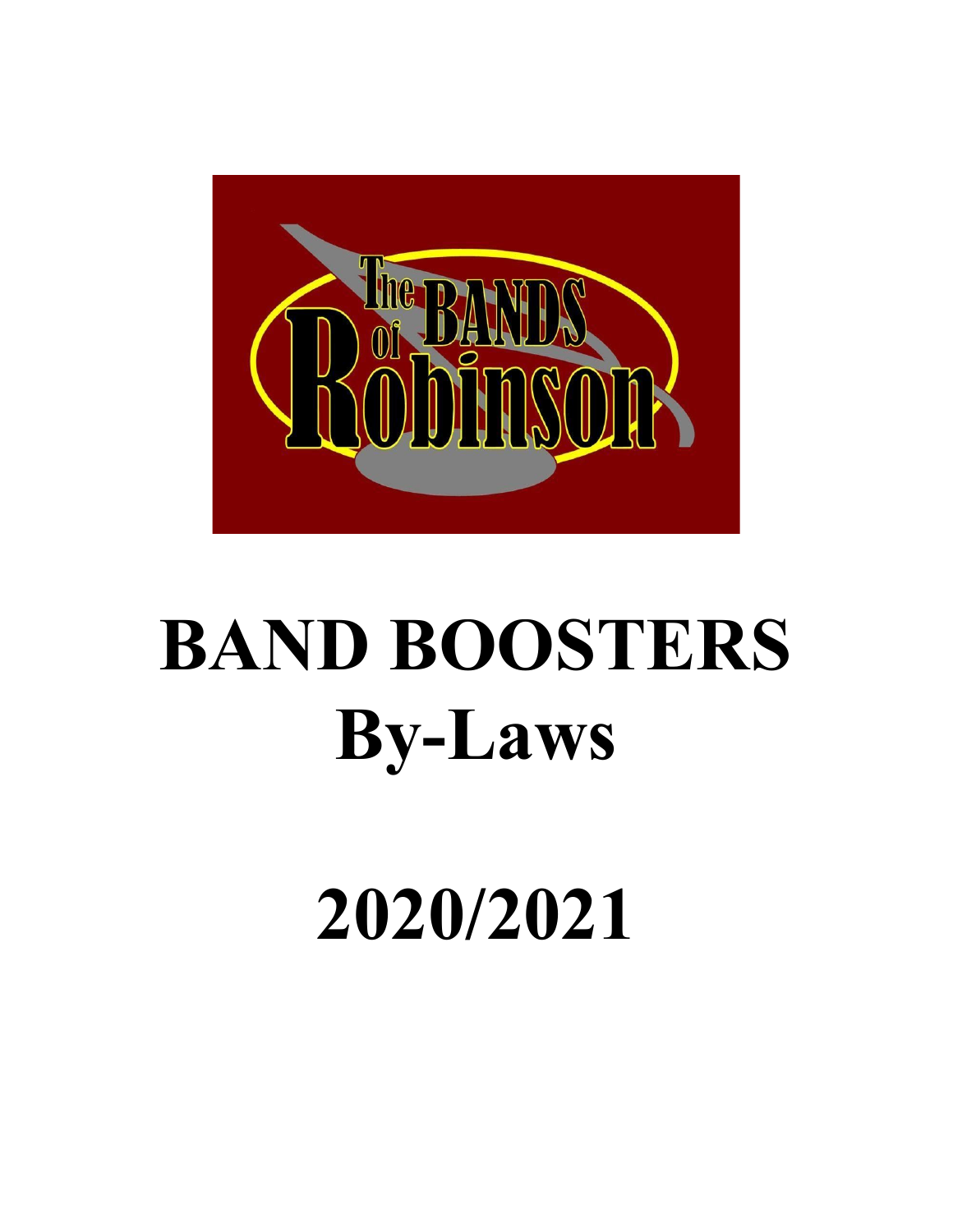# Table Of Contents

| <b>Article II: Mission and Objective</b>    | $\overline{2}$ |
|---------------------------------------------|----------------|
| <b>Article II: Mission and Objective</b>    | 3              |
| <b>Article IV: Executive Board</b>          | 3              |
| Article V: Board of Directors               | 4              |
| <b>Article VI: Elections</b>                | 5              |
| <b>Article VII: Duties of Officers</b>      | 5              |
| Article VII: Duties of Officers (Continued) | $\overline{7}$ |
| <b>Article VIII: Committees</b>             | 8              |
| <b>Article IX: Conflict of Interest</b>     | 8              |
| <b>Article X: Document Retention</b>        | 8              |
| Article XI: Whistleblower                   | 9              |
| <b>Article XII: Audit</b>                   | 9              |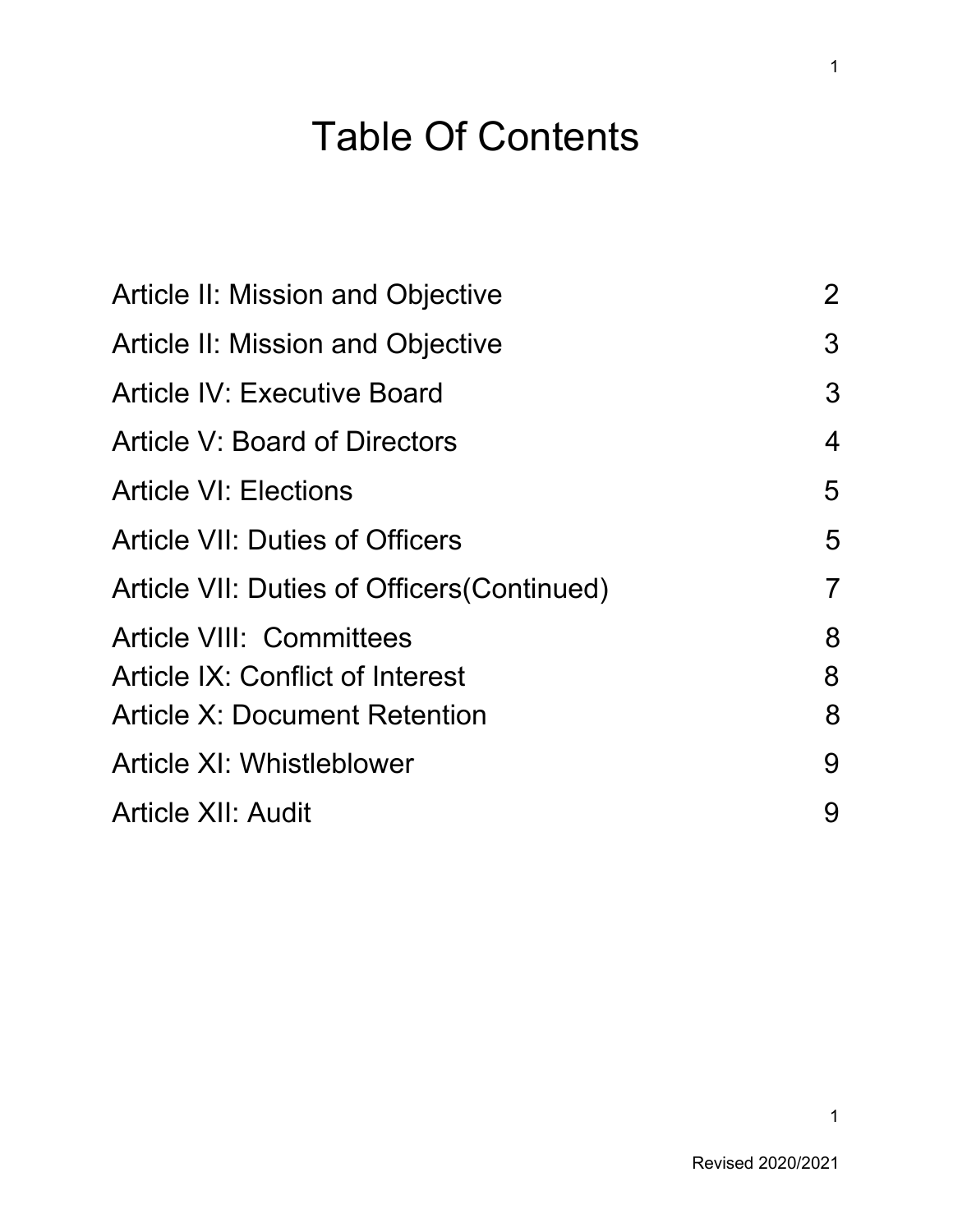# Robinson Band Boosters, Inc By-Laws

Article I: Incorporation

The name of the Organization shall be known as the Robinson Band Boosters, Inc. For the purpose of these by-laws the Robinson Band Boosters may be referred to as the "boosters." The fiscal year shall run from June 1 through May 31 of the following year. The term year of elected officers shall run from the close of the April Booster meeting for twelve consecutive months.

#### **Article** II: **Mission and Objective**

<span id="page-2-0"></span>Section 1:**Mission:** The mission of the boosters shall be to support the activities and promote interest in all of the Jay M. Robinson High School Bands and auxiliary programs, here and after referred to as the "Band." The boosters shall not interfere in any way with the officials of the Jay M. Robinson High School and their administration of the band program.

Section 2:**Objective:** The organization shall function as a non-profit organization and shall endeavor to raise and solicit funds for the JMRHS band program. All such funds raised or solicited by the organization shall be used exclusively for said programs and all such funds shall be extended without personal gain to any member of the organization. There shall be no distribution of profits or funds directly to any member for use other than band business. The members shall have no equity in the money raised or solicited by the organization except to have such money properly and completely used for the above stated objectives.

#### **Article** II: **Mission and Objective**

<span id="page-2-1"></span>Section 1: Eligibility to membership in the Boosters shall be available to all persons whose intents are agreeable with the objectives of the corporation and are duly accepted by members of the Association on that basis.

Section 2:There shall be no form or class of membership except an active membership. Note: Amendment 9: 2020/2021 Revision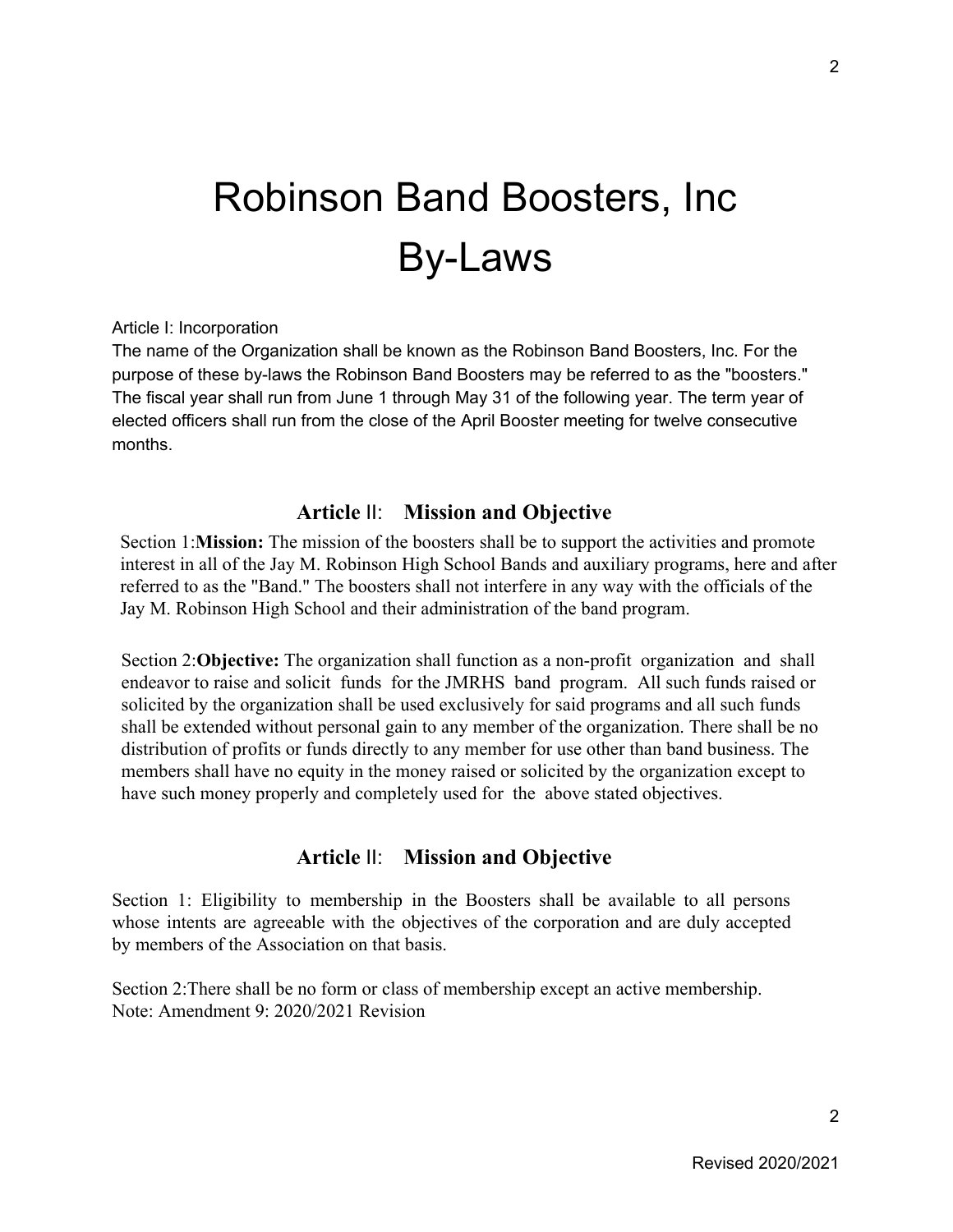- General Booster Membership includes parent(s)/guardian(s) of active band students.
- Administrative Booster Membership: At the Executive Board's discretion a Booster Member may be added to serve in an administrative roll. This member is not required to have an active student enrolled in the current program. However may assist as needed in any of the aforementioned positions.

Section 3:Any member of the Boosters acting against the unity and harmony of the corporation may be expelled by a two-thirds majority vote or the Board of Directors, after the following steps have been taken:

- a. The Booster President meets with the member to discuss and resolve the situation.
- b. The Board of Directors meets with members to discuss and resolve the situation.

Note: Every member has the right to defend and explain his or her actions to the Board of Directors.

Section 4:A member who has been expelled or suspended from the Band Boosters for any cause may, upon recommendation of a member and approval by two-thirds majority vote by the Board of Directors, be reinstated.

#### **Article IV: Executive Board**

<span id="page-3-0"></span>Section 1:The administration affairs of the corporation shall, except as otherwise provided by the By-Laws, be under the supervision of elected officers.

Section 2:The executive board of the corporation shall consist of a President, Vice-President(s), Secretary, Treasurer and such officers as may be deemed necessary by the Board of Directors. The Executive Board shall consist of the above officers, the Band Director, the High School Principal or designee and past President. The Band Director, Principal or designee and past President have no voting privileges.

Section 3:All officers shall be elected annually and shall hold office until the end of their term. The Board of Directors may remove any officer for inefficiency. A two-thirds majority vote of said Board shall be necessary to affect such removal.

Section 4:The election of co-officers will be permitted and will serve as one officer. Co-officers will be permitted only one vote per office in the Executive Board voting process.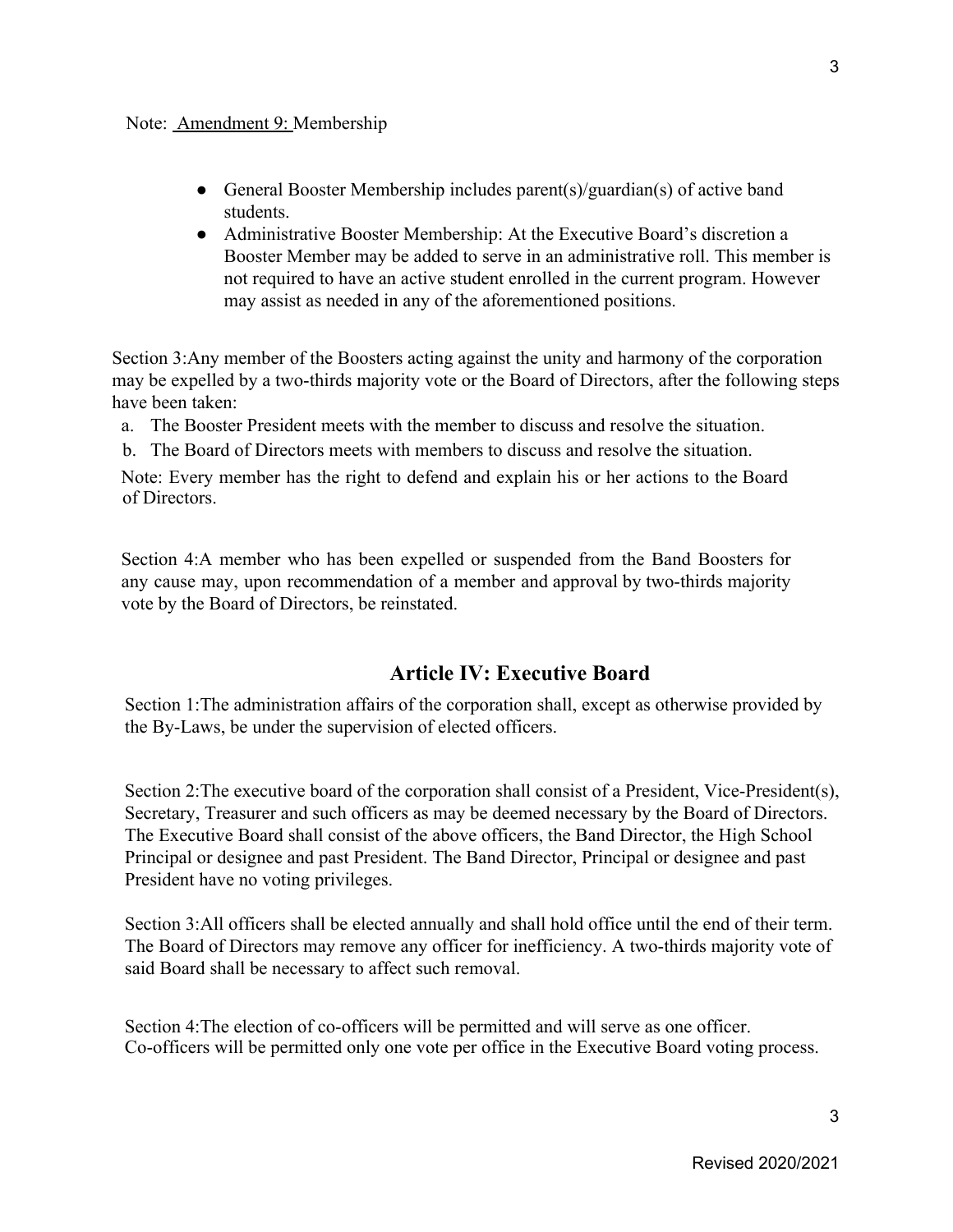Section 5:Membership on the Executive Board shall be limited to parent(s)/guardian(s) of active band students. Note: Amendment 9: Membership

- 1) General Booster Membership includes parent(s)/guardian(s) of active band students.
- 2) Administrative Booster Membership: At the Executive Board's discretion a Booster Member may be added to serve in an administrative roll. This member is not required to have an active student enrolled in the current program. However may assist as needed in any of the aforementioned positions.

Section 6:No officer may serve more than two consecutive terms in the same office without approval by a two-thirds majority vote of the board of Directors and the boosters.

### **Article V: Board of Directors**

<span id="page-4-0"></span>Section 1:A Board of Directors shall advise and supervise the general business of this corporation.

Section 2:The Board of Directors shall consist of the Executive Board, two parent/guardian representatives from each grade level, and the Communication Chairperson. Any other member deemed necessary by the Board of Directors shall be elected by a majority of the Board of Directors.

Section 3:The Board of Directors shall consist of the Executive Board, two parent/guardian representatives from each grade level, 1-2 Guard Representatives and the Communication Chairperson. Any other member deemed necessary by the Board of Directors shall be elected by a majority of the Board of Directors.

Section 3:The elected Board of Directors shall serve for a period of one term and shall not serve for more than two consecutive terms in the same capacity

Section 4:The Board of Directors shall meet for organization and business purposes prior to each regular Band Booster meeting. A special meeting of the Board of Directors may be called by the President to expedite any urgent business matters. At any called or regular meeting, two-thirds of the voting members of the Board of Directors shall constitute a quorum thereof. The minutes of all Board of Directors meetings shall be made available to anyone upon request.

Section 5: The Board of Directors shall monitor and manage the budget. These responsibilities should include the ability to move available funds between line items of the budget; however, the total amount of the entire budget cannot be exceeded without prior approval from the membership. The board shall have the authority to reduce or eliminate line items within the approved budget should anticipated revenues fall short of established goals. New or substitute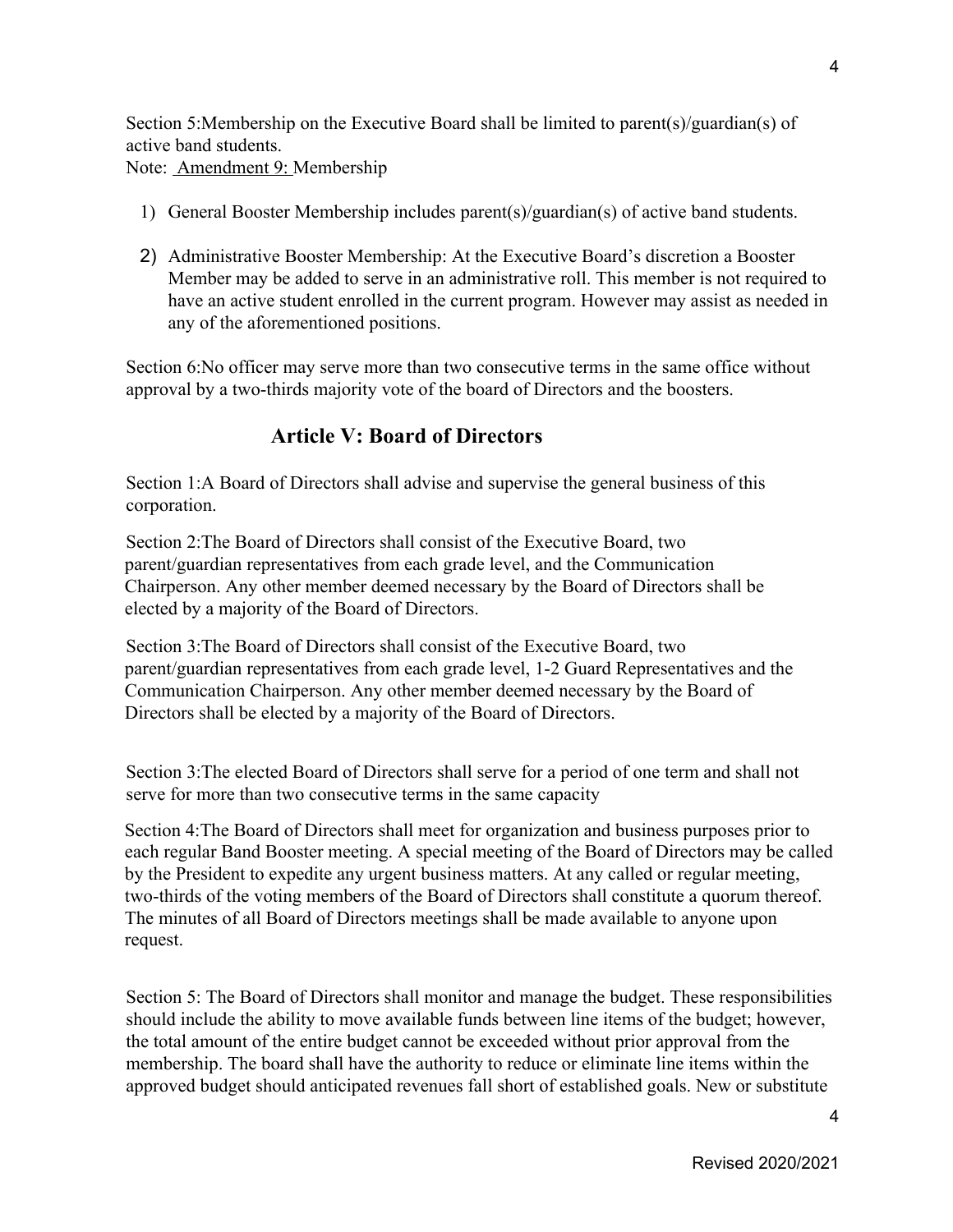items would require membership approval. In emergency situations, the Executive Board shall have limited authority to act as above.

Section 6:The Board of Directors shall hear and discuss reports of committee Chairpersons.

Section 7:Any band booster member has the right to request time on the agenda to discuss any specific issue(s).

# **Article VI: Elections**

<span id="page-5-0"></span>Section 1:A nominating committee of from three to eight members shall be the current year's class representatives. This Committee will have their first meeting before the board at the January Band Board meeting.

Section 2:The nominating committee shall nominate one or more persons for the offices of President, Vice President(s), Secretary, Treasurer, and Class Representatives. This slate shall be presented at the February booster meeting.

Section 3:Nominations will also be solicited from the floor at the February and March booster meetings.

Section 4:Elections shall be prior to the close of the April Booster meeting.

Section 5:Written ballots shall be required for voting on any office having more than one candidate nominated. Candidates receiving the highest number of votes shall be elected to the offices for which they were nominated.

Section 6:The Directors and all Officers shall take office at the conclusion of the May Booster meeting.

Section 7:Vacancies occurring in an elected office after the first four months of office shall be filled by appointment of the Executive board for the remaining term. Should a vacancy occur within the first four months of office, a special election shall be held. A vacancy shall exist when a Board member or Officer is absent from his post for a continuous period considered detrimental to the interest of the post by the Board of Directors.

# **Article VII: Duties of Officers**

<span id="page-5-1"></span>Section 1:The President: Term: One year, max of two years consecutive

Supervise the affairs of the Boosters and the activities of the officers. The scope of the President's authority is limited. He or she shall have no governing authority in making policies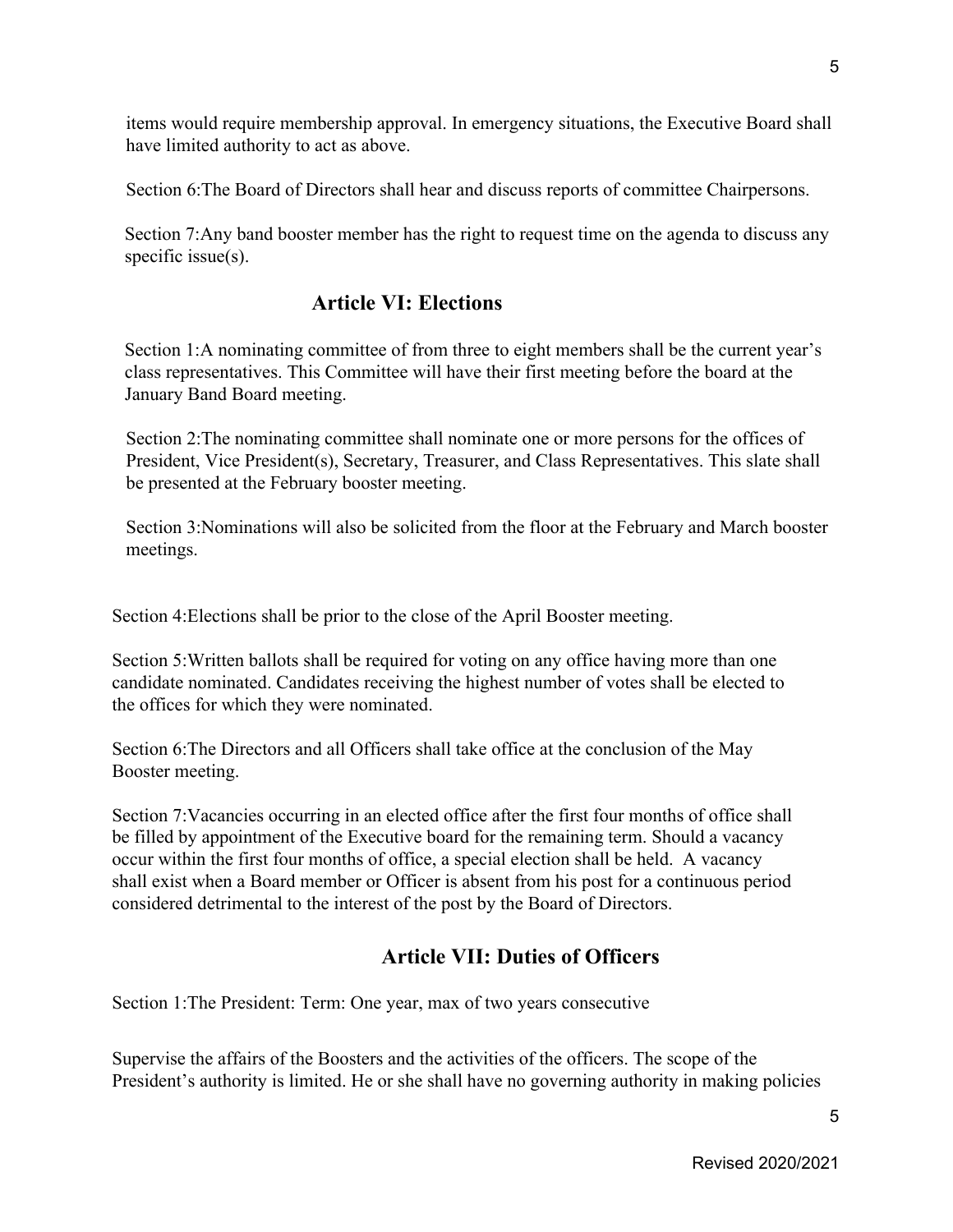or rules without the approval of the officers. Set the agenda and preside at all meetings of the officers and general membership. Ensure all appropriately needed Committee Chairs are appointed, as needed for the operation of the Boosters purpose, and be an ex-officio member of each committee.Be authorized to sign all checks when the Treasurer is unavailable.Review all new proposed projects with the Band Directors per school guidelines.

Work with the Band Director(s), Treasurer to present for approval a proposed budget to the officers prior to the regular meeting in May and to the general membership at the May regular meeting. Prepare an end-of-year report to aid the incoming President.

Oversee the Chaperone Committee, Uniform Committee, Merchandising Committeeand ensure timely reporting of events by the Committee Chairs.Perform additional duties as needed to ensure the smooth operation of the organization.

Note:Field/Pit Crew Committee & Equipment Transportation Committee will have the Jay M Robinson band Director as a direct point of contact.

Assist or act in lieu of a Hospitality VP. By overseeing the Social/Activity Committees which include but are not limited to the End of Marching Season Party Committee and Band Banquet Committee and ensure timely reporting of events by the Committee Chairs.Work with student band officers to plan events.

Note: Duties of the Past President: The Past President may serve as a non-voting member of the Executive Board, as a consultant to the new board, as the new board deems necessary. The Past President will hold office for only one year following the year of his term as President.

**Section 2: The Vice-President Hospitality:** Term: 1 year ,max of two years consecutive

This position has co-ownership of the role of VP of Fundraising In the absence of the President, perform all the duties of the President, and when so acting shall have all the powers of, and be subject to all the restrictions on, the President.

The Hospitality VP will work closely with the Secretary to ensure all band members are informed of the Band Booster onboarding process, Booster and Band communication tools, Booster meetings, etc. Hospitality VP oversees the Event Committee and is responsible for the oversight and evaluation of all social events hosted and or sponsored by the Jay M Robinson Boosters. The Hospitality VP will work with the Student Band Council to plan events. Prepare an end of year report to aid the incoming Vice-President – Hospitality. Perform additional duties as needed to ensure smooth operation of the organization. The events/activities hosted by Fundraising VP are separate from the aforementioned.

**Section 3:The Vice-President – Fundraising shall:** Term: 1 year, max of two years consecutive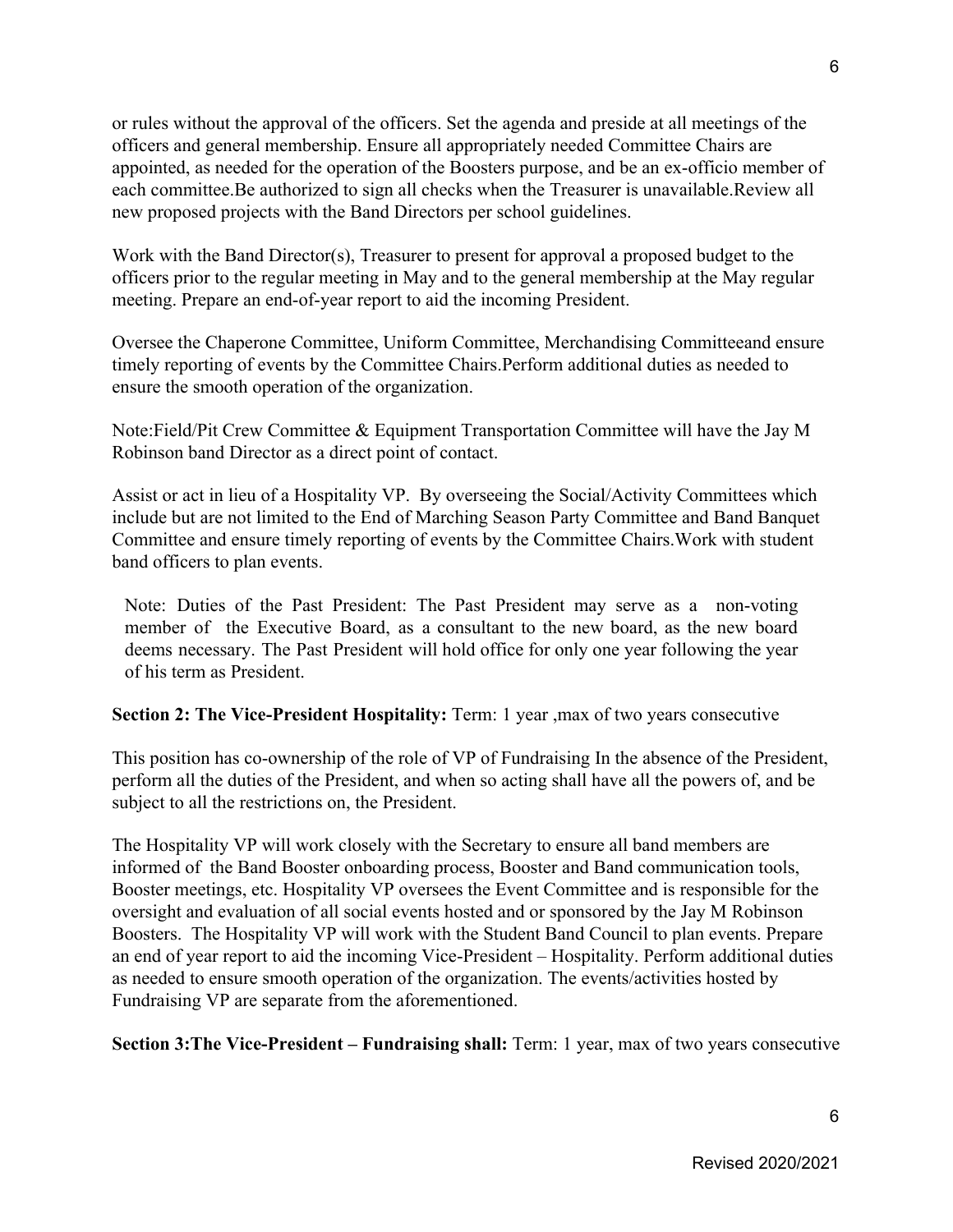This position has co-ownership of the role of VP of Hospitality.. The Fundraising VP oversees the sponsorship and fundraising committees and any other ad hoc committees as defined by the officers and ensures timely reporting of events by the Committee Chairs. Be responsible for the oversight and evaluation of all recurring individual and Booster fundraisers.

Assist or act in lieu of a Hospitality VP. By overseeing the Social/Activity Committees which include but are not limited to the End of Marching Season Party Committee and Band Banquet Committee and ensure timely reporting of events by the Committee Chairs.Work with student band officers to plan events.

Prepare an end of year report to aid the incoming Perform additional duties as needed to ensure smooth operation of the organization.

**Section 3: The Secretary shall:**Term: 1 year, max of two years consecutive

Keep accurate records of the organization's meetings by taking minutes, attendance, and keeping files of all handouts distributed at each meeting.Make copies of meeting minutes available when requested.

Keep all original records and documents of the Boosters, including contractual agreements correspondence received, bylaw revisions and documents created for the organization. \*add bylaw revision.

Provide general correspondence for the organization as needed.Post notification of all general meetings.Shall keep a current copy of the Bylaws and Robert's Rules of Order, Newly Revised and shall review the Bylaws with the officers at each change of personnel.Prepare an end-of-year report to aid the incoming Secretary.

**Added 2020/2021 revision:** Board Of Directors Secretary position will include submitting a list of proposed Amendments to the Bands Of Robinson By Laws. This will be submitted at the end of the Secretary's term and amendments will be voted on every 2 years.

Perform additional duties as needed to ensure the smooth operation of the organization.

**Section 4: The Treasurer:** Term: 1 year, max of two years consecutive

Be custodian of all funds of the organization, making deposits or have deposited all funds into a bank that has been selected by the officers. Disburse the funds of the organization as may be directed by the officers, taking proper vouchers for such disbursements. Receive monies due and payable to the Boosters from any source whatsoever. Receipts will be issued for all cash transactions, and others as requested. Keep and maintain adequate and correct accounts of the Boosters assets and business transactions, including accounts of its assets, liabilities, receipts and disbursements.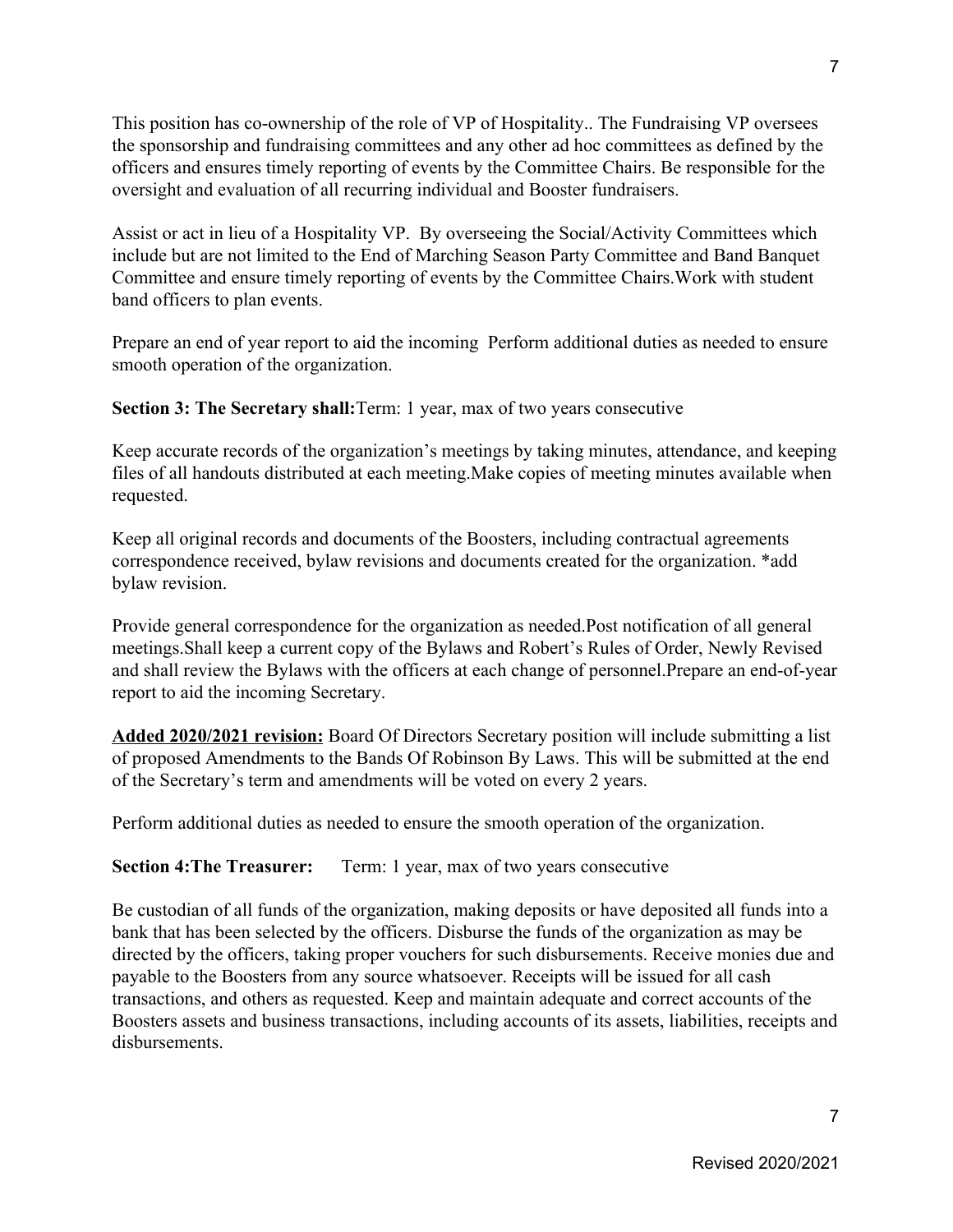Exhibit at all reasonable times the books of account and financial records to any director or officer, and whenever requested, an account of any or all transactions of the organization, to show the financial condition of the Boosters.

Give to the general membership, at each regular meeting, a full report of all accounts at the time of that meeting. Submit requested financial records to the IRS & Finance Department of Cabarrus County Schools.

Be responsible for the filing of financial reports that are requested and responding to any questions resulting from that filing.Be responsible for arranging an annual audit of all financial records of the previous year. This audit shall be conducted before transfer of duty in May by an unaffiliated, impartial auditor. The outgoing Treasurer will review the audit with the incoming Treasurer and the audit report will be presented at the first regular meeting of the school year.Be involved with yearly internal audit and budget process.Prepare an end-of-year report to aid the incoming Treasurer.

Perform additional duties as needed to ensure the smooth operation of the organization.

**Section 6: Class Representatives:** Term: 1 year max of two years consecutive

Two Class representatives are needed for each grade level. They are expected to attend every Board & Booster Meeting. Their role is to give a voice to the grade level of students they represent. As needed or requested by either the Band Director, or Board, the class representatives, will need to communicate to their entire grade level to assess current needs or areas for improvement. Also This group is the Nominations committee and will have their first meeting as such in January.

Freshman Reps: Will be guided by The Hospitality VP & The Board Secretary

Sophomore,Junior & Senior Reps will have to support the "Buddy Program" As directed by the Robinson Band Director.

Perform additional duties as needed to ensure the smooth operation of the organization.

**Section 7: The Guard Representative(s)shall:** Term: 1 year max of two years consecutive

Facilitate/Coordinate communication and activities of the Guard and the Booster Organization. Promote communication among parents, students and Directors. Coordinate specific "group" fundraising efforts. Work with Color and Winter Guard Director(s) and Booster President to identify specific program costs and revenues for the booster annual budget in May. Oversee the operation, accounting and evaluation of all Guard fundraisers and functions. Prepare an end-of-year report to aid incoming Guard Representative. Perform additional duties as needed to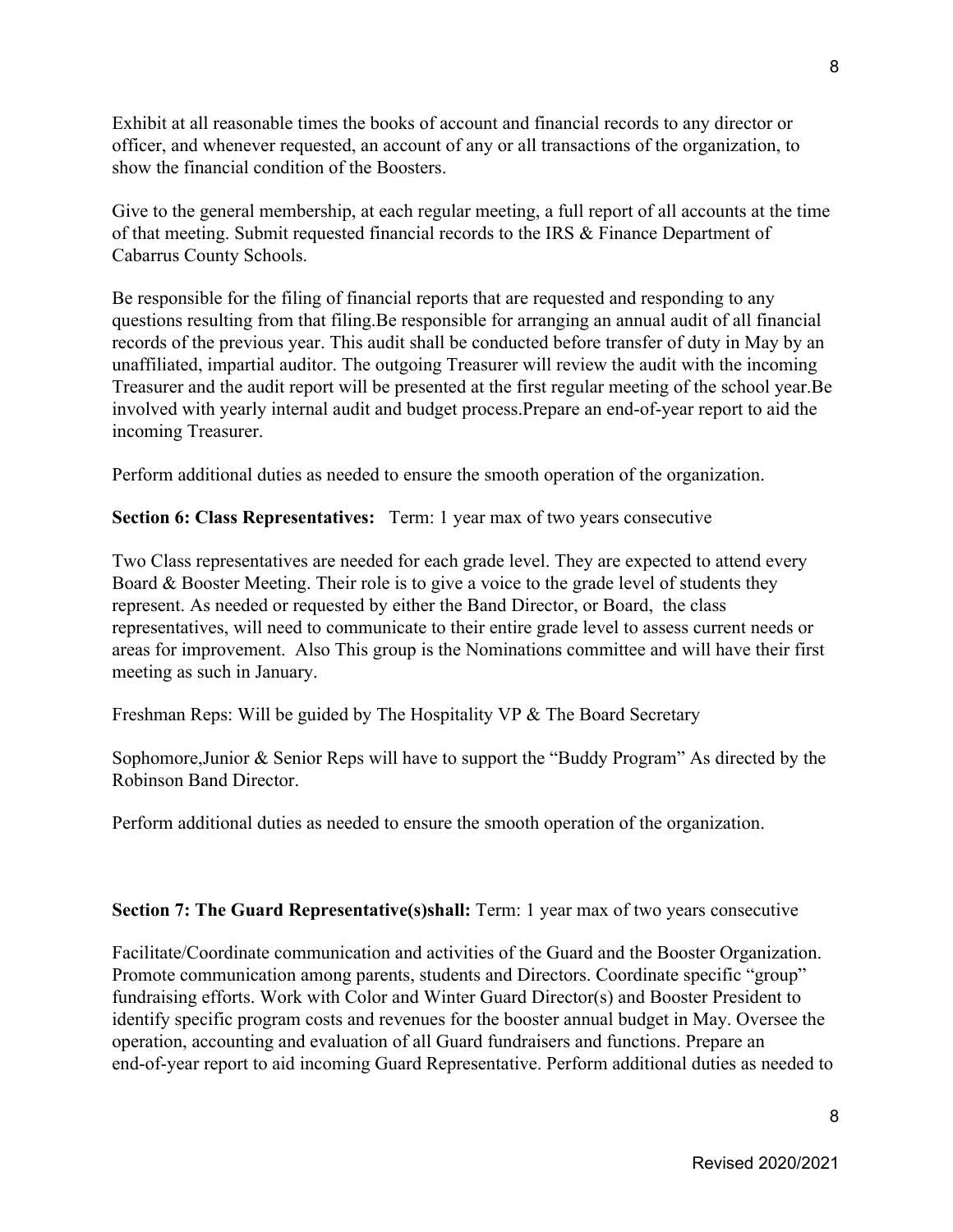ensure the smooth operation of the organization. The guard Rep will need to attend all Board and Booster Meetings.

# **Article VIII: Committees**

**Section 1:** Standing committees shall be formed for the fiscal year. It will be the responsibility of the President to ascertain that these committees are formed. The Band Director shall be a non-voting member of all committees. The Board of Directors and/or President may add additional committees as they see fit. These committees shall include but not be limited to:

- a. Pit Crew: Report to Band Director
- b. Chaperones: Report to the VP of Hospitality
- c. Communications: Report to The Secretary
- d. Nominations Committee: Report to President
- e. PNC : Reports to the VP of Fundraising
- f. Event Committee: Reports to The Board President

#### **Section 2: Pit Crew Chair of Committee :** Description Needed Term: 1 year max of two years consecutive

This position is primarily responsible for two facets of the marching band program:

 1st : The instruments and equipment that are needed on the front sidelines for the performance of the marching band show

2nd The props that are used on the field to visually enhance the show. He or she will organize a Pit Crew to serve the band program and band staff in the following responsibilities as they relate to front ensemble equipment, including but not limited to:

- a. Transporting pit equipment to and from performance venues; 2) placing it at the correct place on the sidelines;
- b. performing maintenance and repair of pit percussion equipment and carts as needed throughout the season.

The Pit Crew Boss will serve the band program and band staff in the following responsibilities as they relate to props:

- a. Will work closely with the director and staff to cast and realize a vision for props that will visually enhance the show.
- b. Aid with the construction of props and maintenance of props throughout the season.
- c. Transport props to and from the performance venues, placing them at the correct places on the field for each performance.

 Note: It is expected that the Pit Crew Boss will solicit volunteers from within the Band Booster organization to serve as a cohesive and collegial team throughout the season, delegating responsibilities, proportionately distributing tasks, and working together to realize the vision of the band director and staff.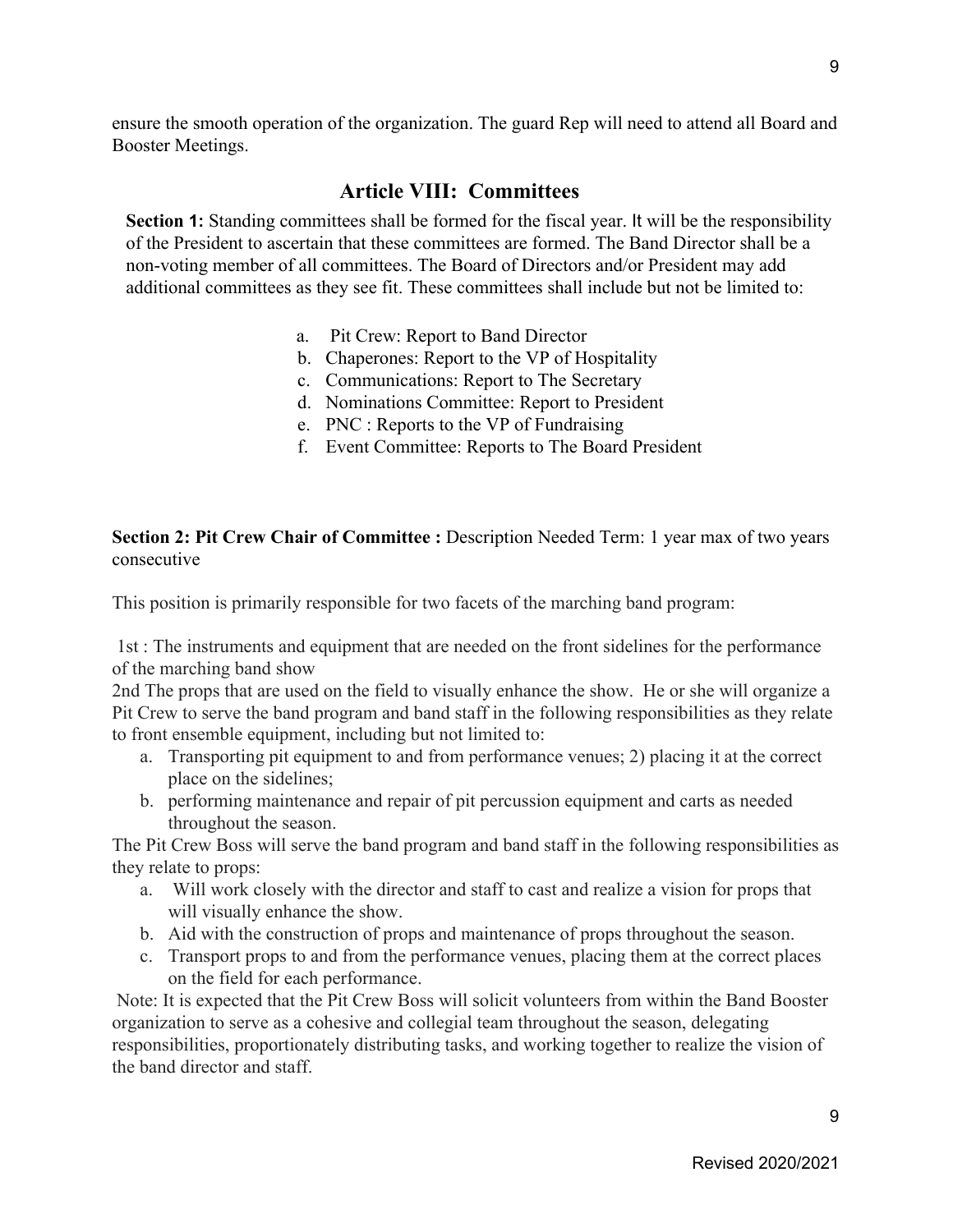Perform additional duties as needed to ensure the smooth operation of the organization. The guard Rep will need to attend all Board and Booster Meetings.

#### **Section 3: Chaperone Committee Coordinator:**Term: 1 year max of two years consecutive

Facilitate/Coordinate communication and activities of the Robinson Bands and the Booster Organization regarding volunteer/ chaperone needs. Including but not limited to Football games,competitions,field trips, band camps and performances.As well as any needs to replenish perishable donations used for the general marching band season. Maintain inventory of Booster supplies. Assist with inventory when other organizations use Booster assets and authorize such use. Conduct inventory at the end of such use and collect any necessary charges incurred.This position has the authority to form a committee to establish a balance of the needs aforementioned. Sign Up Genius website and Email may be used as needed. In partnership with the VP of Hospitality. This position does not include PNC staffing responsibilities.

#### **Section 4: The Communications Officer / Webmaster shall:**Term: 1 year max of two years consecutive

Coordinate communication and publicity for the Band Booster organization. Oversee the Communications Committee whose responsibilities include but are not limited to website maintenance Booster newsletters, and publicity for band and booster activities. Will work with the Secretary to ensure that minutes and booster information is distributed promptly and accurately to all boosters.

Perform additional duties as needed to ensure the smooth operation of the organization.

**Section 5: Nominations Committee:** Shall meet in the January Meeting to form and review what needs to be done. At The February Board meeting they will give a list to the board, also nominations can be solicited from the floor in both Feb & March. The Boosters will vote at the April Meeting and Positions will change at the May meeting.

**Section 6: PNC Committee:** This Group was formed 2019/2020 to oversee the complete operations of the PNC fundraiser. From staffing each event,ensure proper training and uphold the expectations of the agreed contract with the PNC Arena.

**Section 7: Event Committee:** This Committee will meet to plan all Bands of Robinson Events including but not limited to Bandcamps,Meals,Banquets,concerts,Special nights (8th grade night,Senior Night) Parades etc.

# **Article IX: Conflict of Interest**

Section 1: Any director, officer, or member of a committee, who has direct or indirect financial interest in any matter pending before the boosters, has a duty to fully disclose the nature of the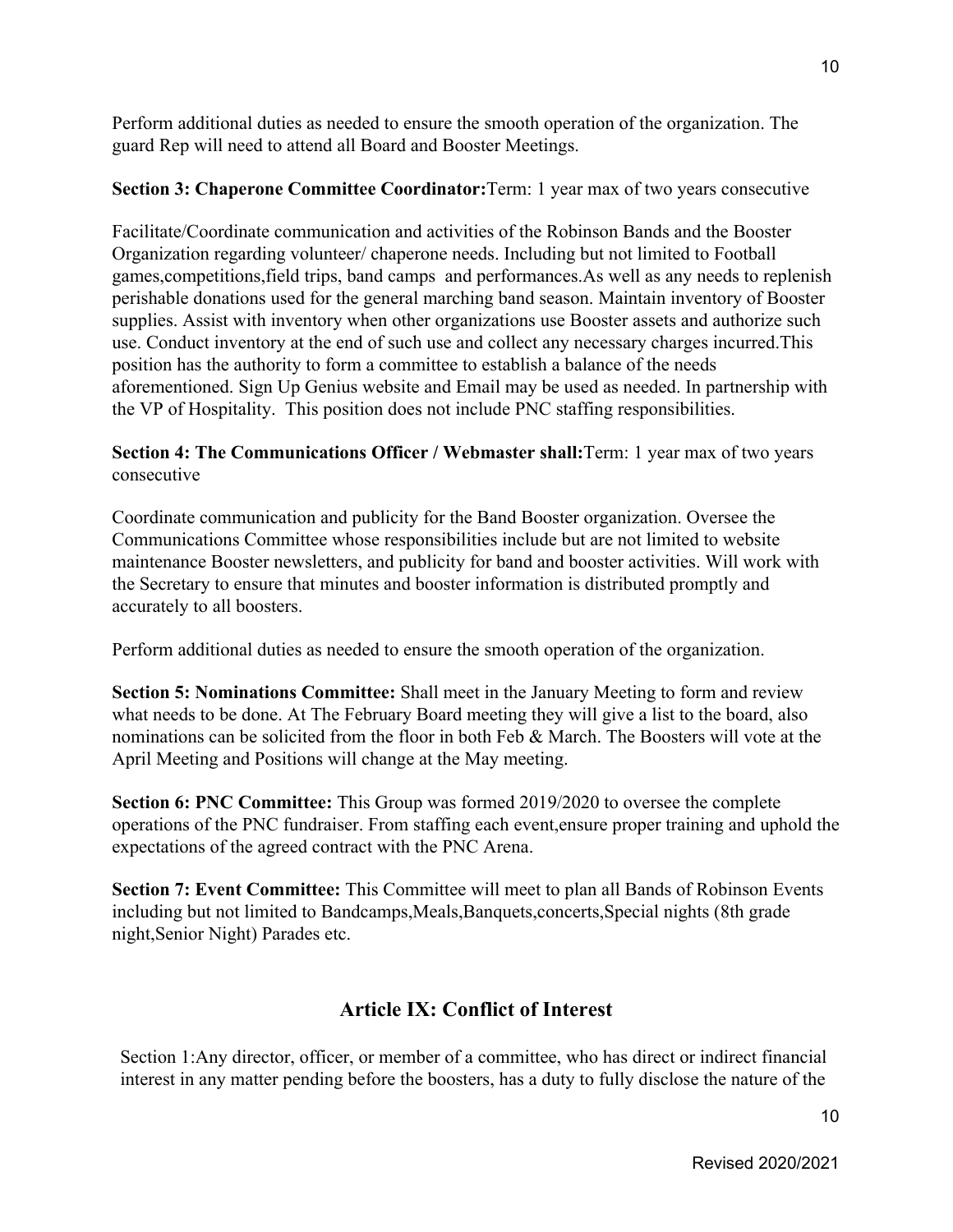interest.

Section 2:A financial interest is not necessarily a conflict of interest. An interested person may be able to obtain a more advantageous transaction that would not give rise to conflict of interest.

Section 3:An interested person may make a presentation at a board or committee meeting, but after the presentation, he/she shall leave the meeting during discussion of and voting on the matter.

# **Article X: Document Retention**

<span id="page-11-0"></span>All officers shall transfer to their successors all books, papers and other property at the end of their term.

Section 1:Past records shall be kept in the band room and will be available for review upon request. Time length for retention:

- Section 2:Organizational Records. Organizational records, which include, but may not be limited to, the articles of incorporation, by-laws, 501c exemption letter, should be retained permanently.
- a. Tax Records. Tax records should be retained for at least seven years.
- b. Audit Records. External audits should be kept permanently. Internal audits should be kept for three years.
- c. Banking and Accounting Records. Banking and accounting records should be kept for seven years.
- d. Correspondence. Unless correspondence falls under another category listed in this section, correspondence should generally be saved for two years.
- e. Board Records. Board meeting minutes should be kept permanently.

Section 3: Electronic Mail that needs to be saved should be printed in hard copy and kept in the appropriate file. The retention period depends upon the subject matter of the e-mail, as covered elsewhere in this article.

# **Article XI: Whistleblower**

Section 1:All members are encouraged to report suspected or actual illegal, unethical, fraudulent or dishonest conduct. A volunteer may report his/her concerns to any officer or the band director.

Section 2:The identity of the whistleblower shall remain confidential, unless the issue requires investigation by law enforcement, in which case members or the organization are subject to subpoena.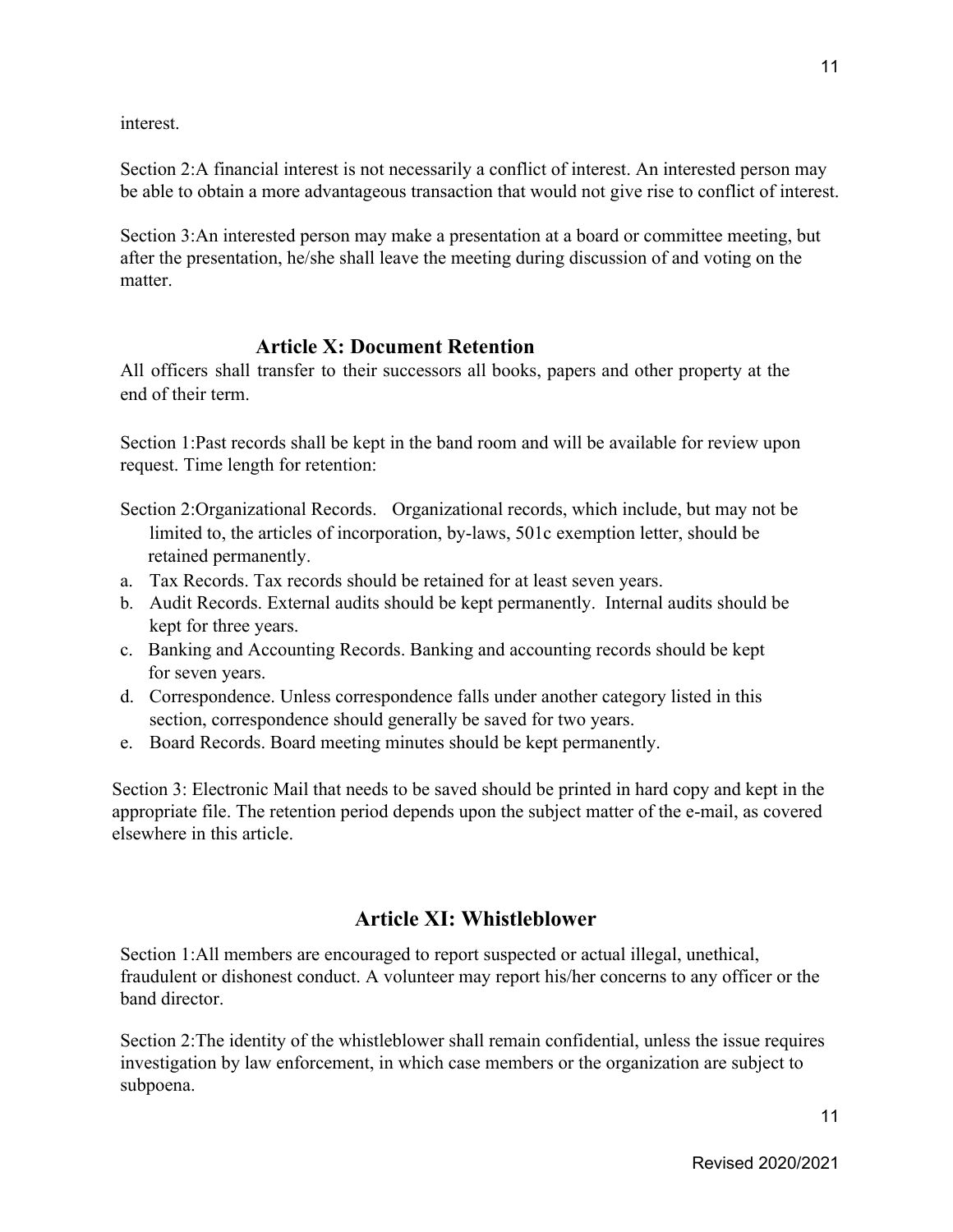Section 3:The whistleblower shall receive no retaliation or retribution for a report that was provided in good faith.

<span id="page-12-0"></span>Section 4:Whistleblowers must be cautious to avoid baseless allegations, which are allegations made with reckless disregard for their truth or falsity.

# **Article XII: Audit**

 Section 1:At the end of the fiscal year, an audit of the booster's financial records should be conducted. The audit should be performed by someone who is independent from the day-to-day financial activities.

Section 2:The audit may consist of the following procedures:

- a. Ensure that the beginning balance in the financial records matches the ending balance from the prior year.
- b. Ensure checks are numerically accounted for in the financial records.
- c. Ensure the bank account balances are accurate and verify accuracy of treasurer's reports.
- d. Ensure that revenues have been appropriately received and recorded.
- e. Review expenditures for reasonableness and adequate documentation.

Note any exceptions and review with the treasurer for explanation. Any discrepancies shall be brought to the attention of the president and band director in order to reach a resolution.

 Section 3:A report of findings is to be prepared, attach work papers evidencing the audit, and present to the board and general membership.

# **Article XIII : Amendments**

These by-laws may be amended, repealed, added to or new by-laws may be adopted by a two-thirds majority of the voting members in attendance at any regular booster meeting, provided that notice of the proposed changes were presented at the previous regular booster meeting. The amendments shall become effective upon the vote. All the aforementioned will be based on normal operating procedures. Otherwise changes will need to be confirmed by the Executive Board.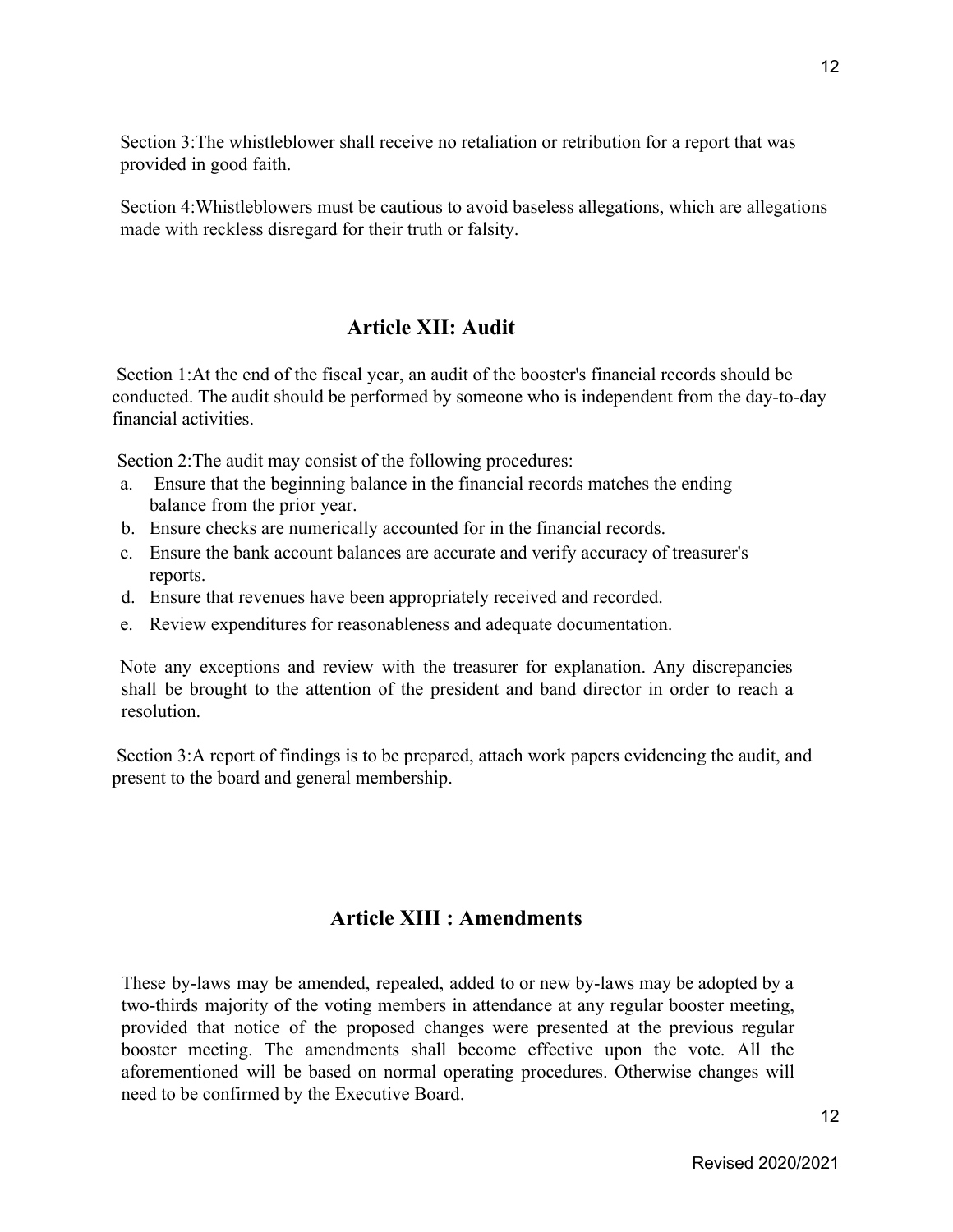**Amendment 1:** Funding: Funding for the Jay M Robinson Band Boosters is the responsibility of the student's families and shall include marching band fees. Designated payment schedules will be agreed upon by the Board of Directors based on the budget projections prepared by the Board. All families are expected to meet their obligations on time. To help offset these costs, the students and/or families can participate in fundraising projects. Notwithstanding the criteria listed under Student Accounts, all funds and income of whatsoever kind received by the organization shall be used solely for the promotion, improvement, instruction, equipment, transportation, aid and support of the Jay M Robinson High School Band Program. The amount of fees that are to be paid for each student will be determined and presented at the designated annual meeting. Special assessments and adjustments will be voted on as needed.

**Amendment 2:** In the case of delinquent fees, all rights and privileges of being in the Jay M Robinson Band **may** be suspended until such time as fees are made current. Students/families owing a balance on their band account from the previous year must pay the balance in full by June 25th in order to enroll for the upcoming year. Examples of these rights and privileges are (but not all inclusive):

-Participating in the marching band

-Receiving any scholarship

-Participating in any trip a final decision on these privileges and rights rests with the Band Director.

**Amendment 3:**Student Accounts Implemented amendment.

Band Director shall maintain funds and records thereof, earned by students active in the band. These funds will be maintained in a separate budget account (Charms Website)from the funds of the organization. Funds in a student's account can only be used for band expenses or band sponsored activities. Funds remaining in the account of a student at the end of the student's graduating year, or funds remaining when a band student leaves the band program will be disbursed as follows:

- Will be applied to any delinquent band fee
- May be transferred to a sibling band student in the Jay M Robinson Band Program
- May be transferred to another band family if requested by the parent/guardian, Other than as indicated above, remaining funds revert to the general fund

In the case of any dispute concerning the disbursement of a student account, the Board of Directors will make the final decision after consultation with the Director of Bands.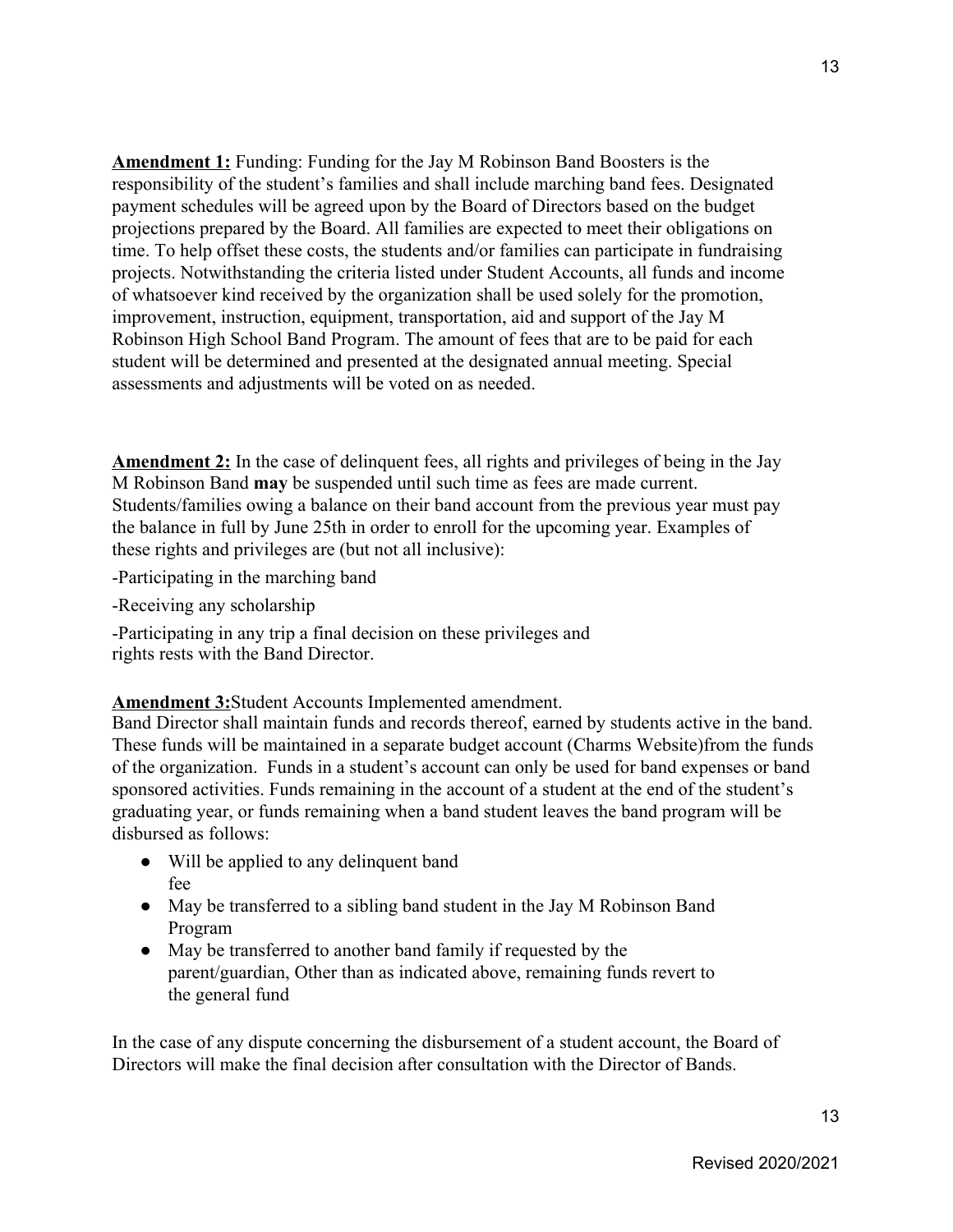**Financial Rollover:** All money accrued in Charms Bands accounts once the commitment fees have been met may rollover annually towards trips exclusively. Anyone not going on a trip the remaining funds would transfer into either the General fund or scholarships as needed for students and chaperones who are attending the scheduled trip.

**Amendment 4:** Communication Program: Starting in the 2020/2021 School year the Jay M Robinson Board will have active Gmail accounts for their respective positions. These emails are for the continued use of the people currently occupying the post. Therefore the gmail account  $\&$ password will be passed from end of position to the incoming board member. All Gmail accounts will be controlled by the Board Secretary. The passwords will be set and given by the Board Secretary. Emails as of 2020

[President-](mailto:President-president.robinsonbands@gmail.com) [president.robinsonbands@gmail.com](mailto:president.robinsonbands@gmail.com) Hospitality VP- [info.robinsonbands@gmail.com](mailto:info.robinsonbands@gmail.com) Fundraising VP- fyp.robinsonbands@gmail.com Treasurer- [treasurer.robinsonbands@gmail.com](mailto:treasurer.robinsonbands@gmail.com) Secretary- robinsonbands.mail@gmail.com PNC Coordinator- [pnc.robinsonbands@gmail.com](mailto:pnc.robinsonbands@gmail.com)

**Amendment 5:** Board Of Directors Meeting agenda requests. One week prior to the Board meetings if any board member has a request for an addition to the agenda please email this request directly to the Board President(president.robinsonbands@ gmail.com) The President & The Band Director will review the request and respond prior to that scheduled meeting date.

**Amendment 6:** Pit Crew Chair description has been added to the above leadership positions. This is a Committee Chair. This position works directly with Jay M Robinson Band Director. This is not at this time a board position and not required to sit in Board Meetings however is expected to attend Booster Meetings.

#### **Amendment 7:** Robert's RULES OF ORDER

All meetings shall be conducted according to Robert's Rules of Order, Revised except when doing so would be inconsistent with these Bylaws or special rules of order. Ie.:

1) The President runs the meeting so everyone is treated with respect during the discussion and the President, in general, does not vote. (Except in special situations);

2) All members have the right to express their opinion (politely, of course) during the discussion 3) Every member has the right to vote on everything the board does and any money the board spends.